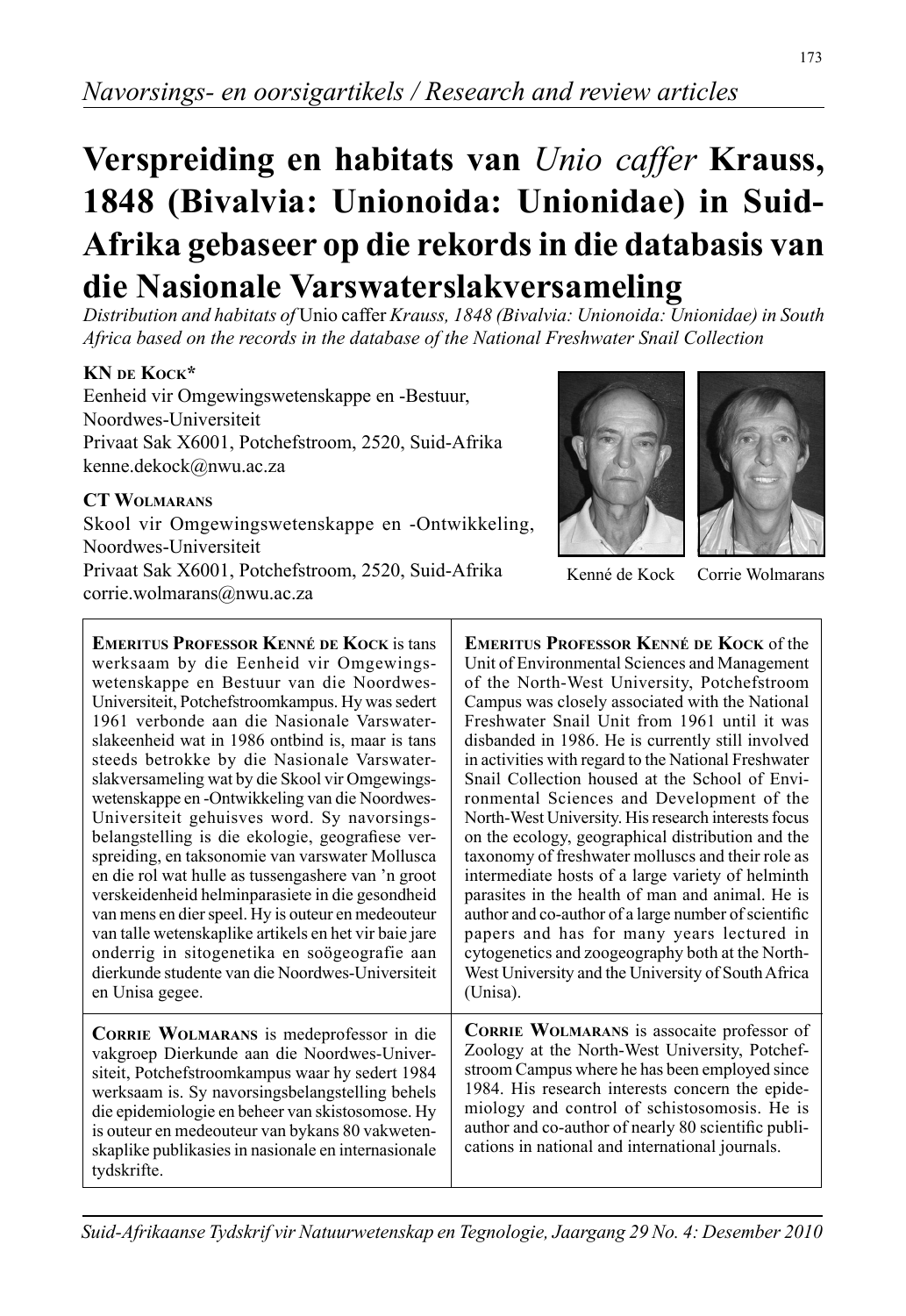# **ABSTRACT**

# *Distribution and habitats of* **Unio caffer** *Krauss, 1848 (Bivalvia: Unionoida: Unionidae) in South Africa based on the records in the database of the National Freshwater Snail Collection*

*The distribution of the Unionoida is almost cosmopolitan and reaches its greatest diversity in North America with 860 currently recognized valid species. Two genera of the family Unionidae,*  Unio *and* Coelatura*, comprising four species, occur in South Africa. This article focuses on the distribution and habitats of* Unio caffer *Krauss, 1848 based on the records in the database of the National Freshwater Snail Collection (NFSC) of South Africa. This bivalve is considered to be endemic to South Africa and although it was sporadically reported from elsewhere in South Africa, the Western Cape is the only province from which no samples are on record in the database of the NFSC. The majority of the 58 samples on record was recovered from rivers (32.8%) and dams (20.7%) and from water conditions described as perennial, clear and fresh and 22 of the*  samples were collected in water bodies with a predominantly sandy substratum. A temperature *index calculated for this species ranked it in fifth position of the 12 bivalve species represented in the database on account of its association with low climatic temperatures. An integrated decision-tree analysis indicated that temperature, substratum and water bodies* per se *were the most important factors of those investigated that played a significant role in establishing the geographical distribution of this species in South Africa. Comprehensive surveys for freshwater molluscs conducted by state and local health authorities were discontinued during the eighties of the previous century and the majority of sampling sites have not been revisited since. Therefore hardly any recent data pertaining to the conservation status and species diversity of the mollusc fauna of South Africa are available. However, during relatively recent surveys conducted by the authors at three previously positive sites for* U. caffer *no specimens of this species could be recovered and it is also reported in literature that its range in the south-western Cape has decreased in recent years. With regard to its conservation status, the above findings seem to suggest that* U. caffer *should at least be considered as vulnerable – if not endangered – as reported for some related species elsewhere in the world. Although speculative, several reasons are suggested to explain the global phenomenon of decline in freshwater bivalves. These include, amongst others, construction of impoundments, introduction of alien species, wetland drainage and canalization and pollution. However, the unique lifecycle of the Unionoida could also play an important role in this respect due to the fact that their larval stages are obligatory parasites on fi sh. These bivalves are therefore dependent on fi sh for their survival and dispersal and without their host fish populations will disappear. To sustain a viable population a water body should therefore be suitable not only for the bivalves themselves but also for their host fish. As mentioned earlier, the majority of samples of* U. caffer *were recovered from dams and rivers, water body types both under pressure of over exploitation and pollution. It is therefore recommended that thorough surveys should be planned and conducted in specific areas which could be selected with the documented geographical distribution in the database of the NFSC as guideline. A comparison of the results of such surveys with the data in the database of the NFSC could make a considerable contribution towards assessing the current conservation status and diversity of the freshwater molluscs of South Africa.*

**KEY CONCEPTS:** Mollusca; Bivalvia; Unionidae; *Unio caffer*; geographical distribution; habitat preferences; South Africa

**TREFWOORDE:** Mollusca; Bivalvia; Unionidae; *Unio caffer*; geografiese verspreiding; habitatvoorkeure; Suid-Afrika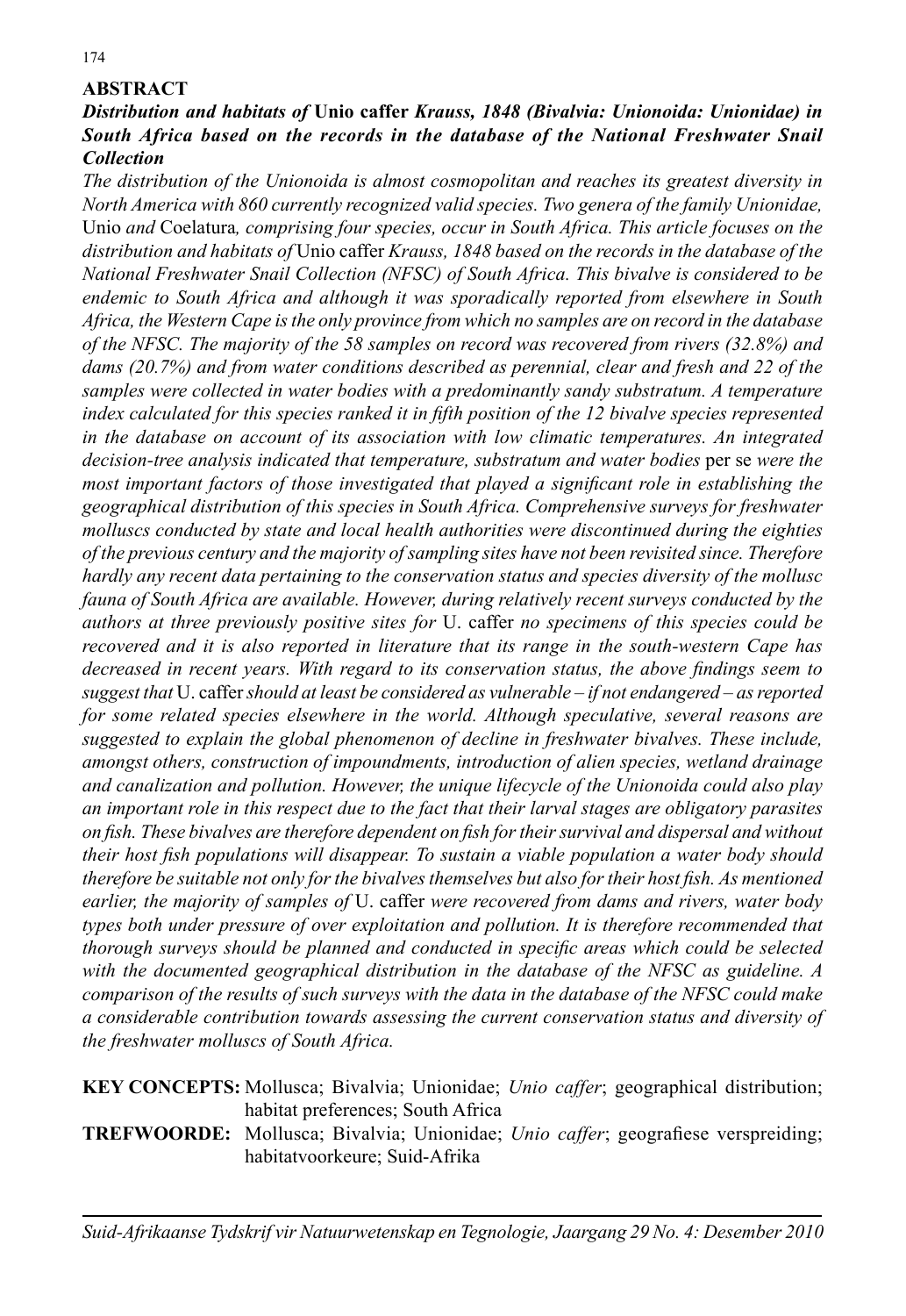#### **OPSOMMING**

Die kosmopolities-verspreide Unionoida bereik hul grootste diversiteit in Noord-Amerika. In Suid-Afrika word twee genera van die familie Unionidae, naamlik *Unio* en *Coelatura* wat vier spesies insluit, aangetref. Hierdie artikel handel oor die verspreiding en habitats van *Unio caffer*  Krauss, 1848 gebaseer op die rekords in die Nasionale Varswaterslakversameling (NVWSV) van Suid-Afrika. Alhoewel dit elders in Suid-Afrika sporadies aangetref is, is die Wes-Kaap die enigste provinsie waarvan geen monster op rekord in die databasis van die NVWSV is nie. Van die 58 monsters wat op rekord is, is die meerderheid in riviere (32.8%) en damme (20.7%) versamel en in watertoestande wat as standhoudend, staande, helder en vars beskryf is. 'n Temperatuur-indeks wat vir hierdie spesie bereken is, het dit vyfde in rangorde geplaas van die 12 Bivalvia-spesies wat in die databasis verteenwoordig word op grond van 'n assosiasie met lae omgewingstemperature. 'n Besluitnemingsboom-analise het aangedui dat temperatuur, substratum en waterbronne die mees betekenisvolle bydrae gelewer het tot die daarstelling van die gedokumenteerde geografiese verspreiding van *U. caffer*. Omdat omvattende opnames van varswater Mollusca deur staatsinstansies reeds in die tagtigerjare van die vorige eeu uitgefaseer is en die meerderheid versamelpunte sedertdien nie weer gemonster is nie, is kennis oor hul huidige stand van bewaring en spesiediversiteit gebrekkig. Negatiewe resultate by drie voormalige lokaliteite van *U. caffer* wat wel intussen deur die outeurs besoek is, dui egter daarop dat die voortbestaan daarvan, soos van sommige verwante spesies elders in die wêreld, bedreig word. Dit word bepleit dat opnames van varswater Mollusca met die gedokumenteerde verspreiding in die databasis van die NVWSV as riglyn, beplan en uitgevoer behoort te word. Die resultate van sulke opnames behoort 'n groot bydrae te lewer om die huidige stand van die verspreiding en spesiediversiteit van die varswater Mollusca van Suid-Afrika sinvol te evalueer.

#### **INLEIDING**

Meer as 30 000 monsters van varswater Mollusca wat van 1952 tot 2010 in Suid-Afrika versamel is, is op rekord in die databasis van die Nasionale Varswaterslakversameling (NVWSV). Die outeurs het in 2002 begin om hierdie waardevolle inligting in 'n reeks artikels wat handel oor die lokaliteite en vindplekke van geselekteerde spesies bekend te stel.1,2,3,4,5,6 Hierdie artikel handel oor besonderhede van die versamelpunte, verspreiding en habitats van die monsters van *U. caffer* wat in die databasis van die NVWSV op rekord is.

 Varswatermossels (Bivalvia: Unionoida) is interessant vanweë hul unieke lewensiklusse wat sowel ouersorg as larwale parasitisme op visse insluit en ook op grond van hul kollektiewe verspreidingspatrone en antieke oorsprong.7 Daarbenewens is hulle ook van betekenis as gevolg van hul bewaringstatus<sup>8</sup> en ekonomiese belangrikheid.<sup>9</sup> Die kosmopolities-verspreide Unionoida bereik hul grootste diversiteit in Noord-Amerika.10 Onsekerheid bestaan oor die werklike getal geldige spesies maar dit word tans op ongeveer 840 wêreldwyd geraam.7 Ten spyte van die onsekerheid oor die getal spesies van die Unionoida, het dit in baie lande waar meer intensiewe biotiese opnames gemaak is, geblyk dat dit ongetwyfeld 'n hoogs bedreigde groep is.<sup>8</sup> Vaughn & Hakenkamp11 het reeds vroeër bevind dat bevolkings van die Unionidae in Noord-Amerika teen 'n katastrofiese koers agteruitgaan.

 Twee genera van die familie Unionidae, naamlik *Unio* en *Coelatura* wat vier spesies insluit, word in suidelike Afrika aangetref.<sup>12</sup> *Unio* is 'n Palearktiese genus<sup>13</sup> waarvan die verspreiding in Afrika volgens Brown14 tot die koeler streke van suidelike Afrika beperk is. Daar is derhalwe 'n wye gaping tussen die omvang van verspreiding van *Unio caffer* in Suid-Afrika, Namibië en Zimbabwe en van verwante spesies in Noord-Afrika.12 Heard & Vail15 is van mening dat hierdie diskontinue verspreiding suggereer dat *U. caffer* 'n biogeografiese reliek mag wees.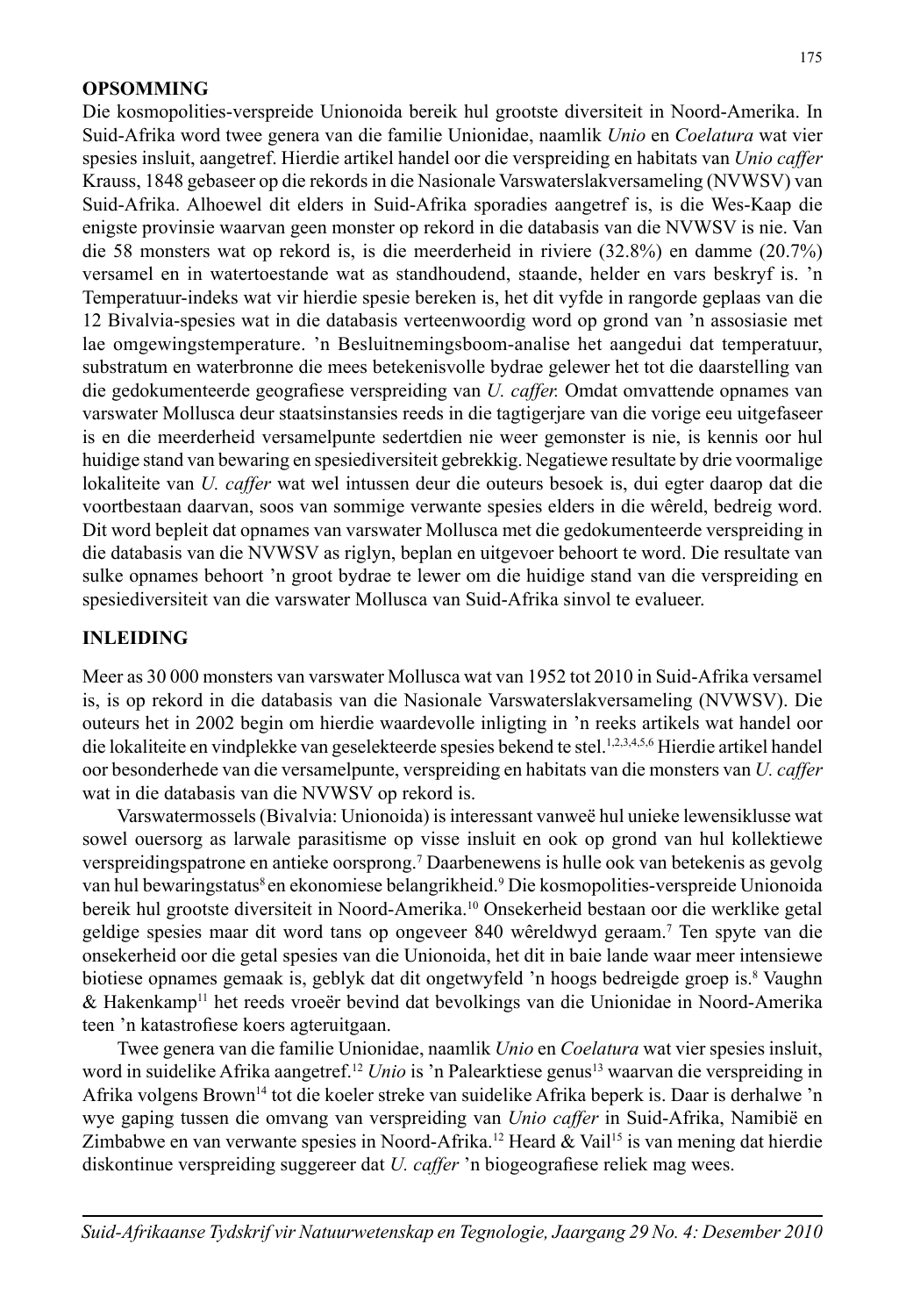Omdat omvattende opnames van varswater Mollusca reeds in die vroeë tagtigerjare van die vorige eeu uitgefaseer is en die meerderheid van vorige versamelpunte sedertdien nie weer ondersoek is nie, is kennis met betrekking tot die huidige stand van die verspreiding en diversiteit van die varswater Mollusca van Suid-Afrika gebrekkig en inligting oor hul bewaringstatus gevolglik spekulatief en onbevredigend. In 'n ondersoek in hierdie verband, vermeld Herbert<sup>16</sup> slegs drie Prosobranchia-spesies wat in die Rooidata-lys van die "International Union for the Conservation of Nature" (IUCN 1996) opgeneem is. Hierdie outeur spreek verder ook die mening uit dat *Pisidium harrisoni* Kuiper, 1964, een van die klein verteenwoordigers van die inheemse Bivalvia, moontlik ook mag kwalifiseer om in die Rooidata-lys opgeneem te word, maar maak geen melding van die bewaringstatus van *U. caffer* nie. In 'n resente Rooidata-lys van Suider Afrikaanse varswater Mollusca wat in 2009 hersien is, word die besorgdheid oor die bewaringstatus van *U*. *caffer* as gering aangedui.17 Die resultate van opnames by 'n beperkte getal versamelpunte waar *U. caffer* voorheen versamel is en wat intussen wel weer besoek is, is egter kommerwekkend en ondersteun die bevindinge elders ter wêreld dat die voortbestaan van die Unionoida inderdaad bedreig word.

# **MATERIAAL EN METODES**

Data met betrekking tot die habitats en geografiese verspreiding van die versamelpunte van die monsters van *U. caffer* wat dateer vanaf 1958 tot 2001 is uit die databasis van die NVWSV onttrek. Die meerderheid van die monsters is deur personeel van staat- en plaaslike gesondheidsowerhede en personeel van die voormalige Slaknavorsingseenheid van die Potchefstroom Universiteit versamel. Oor die algemeen is geen toerusting gebruik wat spesiaal ontwerp was vir die versameling van varswatermossels nie en dit mag moontlik 'n verklaring bied vir die relatief lae getal eksemplare wat gerapporteer is. Monsters afkomstig van versamelpunte wat nie op 'n 1:250 000 topo-kadastraal kaartreeks van Suid-Afrika aangetoon kon word nie, is nie vir verdere verwerking in aanmerking geneem nie. Die lokusse waarin die versamelpunte geleë is, is in intervalle van gemiddelde jaarlikse reënval en lugtemperatuur, asook gemiddelde hoogte bo seevlak gegroepeer om die voorkomsfrekwensie in spesifieke intervalle uit te beeld. Data met betrekking tot reënval, temperatuur en hoogte bo seevlak is in 2001 deur die Computing Centre for Water Research, Universiteit van KwaZulu-Natal beskikbaar gestel.

 Effekgroottes wat dit moontlik gemaak het om die invloed van die verskillende ondersoekte veranderlikes op die gedokumenteerde geografiese verspreiding van *U. caffer* te kwantifiseer en die betekenisvolheid daarvolgens te evalueer, is volgens die metode van Cohen<sup>11</sup> bereken. Hiervolgens dui waardes in die orde van 0.1 en 0.3 onderskeidelik op klein en matige groot effekte, terwyl waardes van 0.5 en hoër op prakties betekenisvolle groot effekte dui. Die ekologiese implikasies van effekgroottes in die konteks van soortgelyke ondersoeke as die huidige, word vollediger deur De Kock en Wolmarans bespreek.19,20 Chi-kwadraatwaardes is ook bereken om die betekenisvolheid van waargenome verskille in die voorkoms by die verskillende alternatiewe van die ondersoekte parameters aan te dui deur van die Statistica, Release 7, Nonparametrics, 2X2 Tables, McNemar, Fischer exact-sagteware gebruik te maak. Vervolgens is ook 'n multivariansie-analise in die vorm van 'n besluitnemingsboom<sup>21</sup> uitgevoer. Die ondersoekte veranderlikes is hiervolgens geëvalueer en dié wat die belangrikste rol in die daarstelling van die gedokumenteerde geografiese verspreiding van *U. caffer* gespeel het, is deur die program geselekteer en in volgorde van belangrikheid gerangskik. Met die besluitnemingsboom word ook onderskei tussen die voorkomsfrekwensies van 'n gegewe spesie by die alternatiewe van die geselekteerde veranderlikes en dié van alle ander spesies in die databasis. Hierdie verwerking is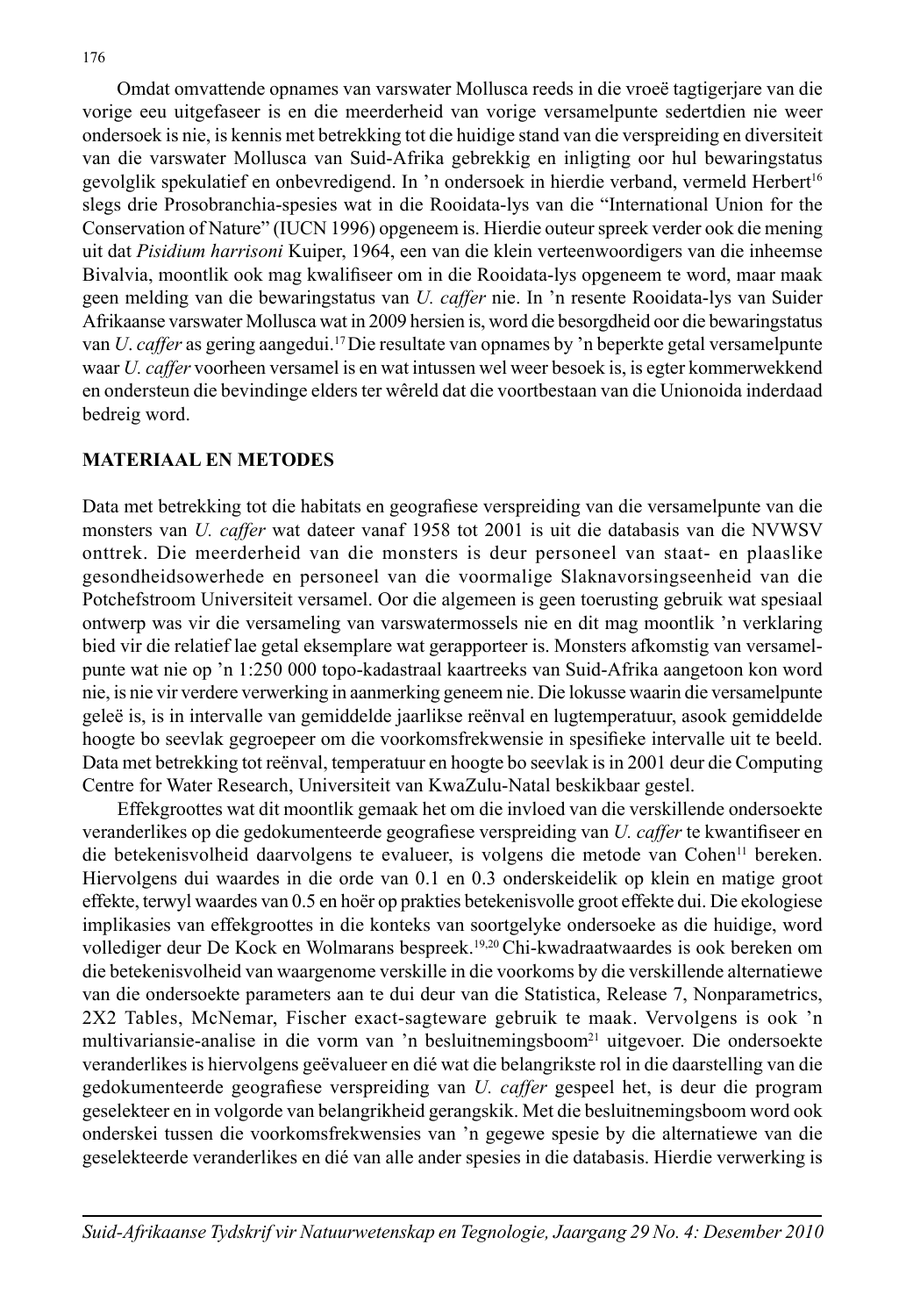gedoen deur gebruik te maak van die SAS Miner for Windows NT Release 4.0, April, 2000 program en Decision Tree modelling Course Notes.22

#### **RESULTATE**

Die 58 monsters van *U. caffer* wat vir verdere verwerking in aanmerking geneem is, is in waterliggame versamel wat in 35 lokusse ( $\frac{1}{16}$ vierkante grade) geval het (Figuur 1). Alhoewel dit elders in Suid-Afrika uiters sporadies aangetref is, is die Wes-Kaap die enigste provinsie waarvan geen monster in die NVWSV op rekord is nie (Figuur 1). Die oudste monster van *U. caffer* wat in die NVWSV opgeneem is, is in 1958 in 'n dam in die dorpsgebied van Heilbron (Vrystaat) versamel. Groottes van tot 102 X 48 mm is vir hierdie spesie in die literatuur gerapporteer,<sup>12,13</sup> maar verskeie eksemplare met afmetings van tot 112 X 53 mm is in die NVWSV op rekord. Die oorgrote meerderheid van die monsters is in riviere (32.8%) en damme (20.7%) versamel. Die enkele monster wat in 'n besproeiingsvoor aangetref is, het egter 'n groter persentasie (10.0%) verteenwoordig van die totale getal monsters wat vir alle Bivalvia-spesies



**Figuur 1:** Geografiese verspreiding van Unio caffer *per* <sup>1</sup>/<sub>16</sub> vierkantegraadlokus in Suid-*Afrika*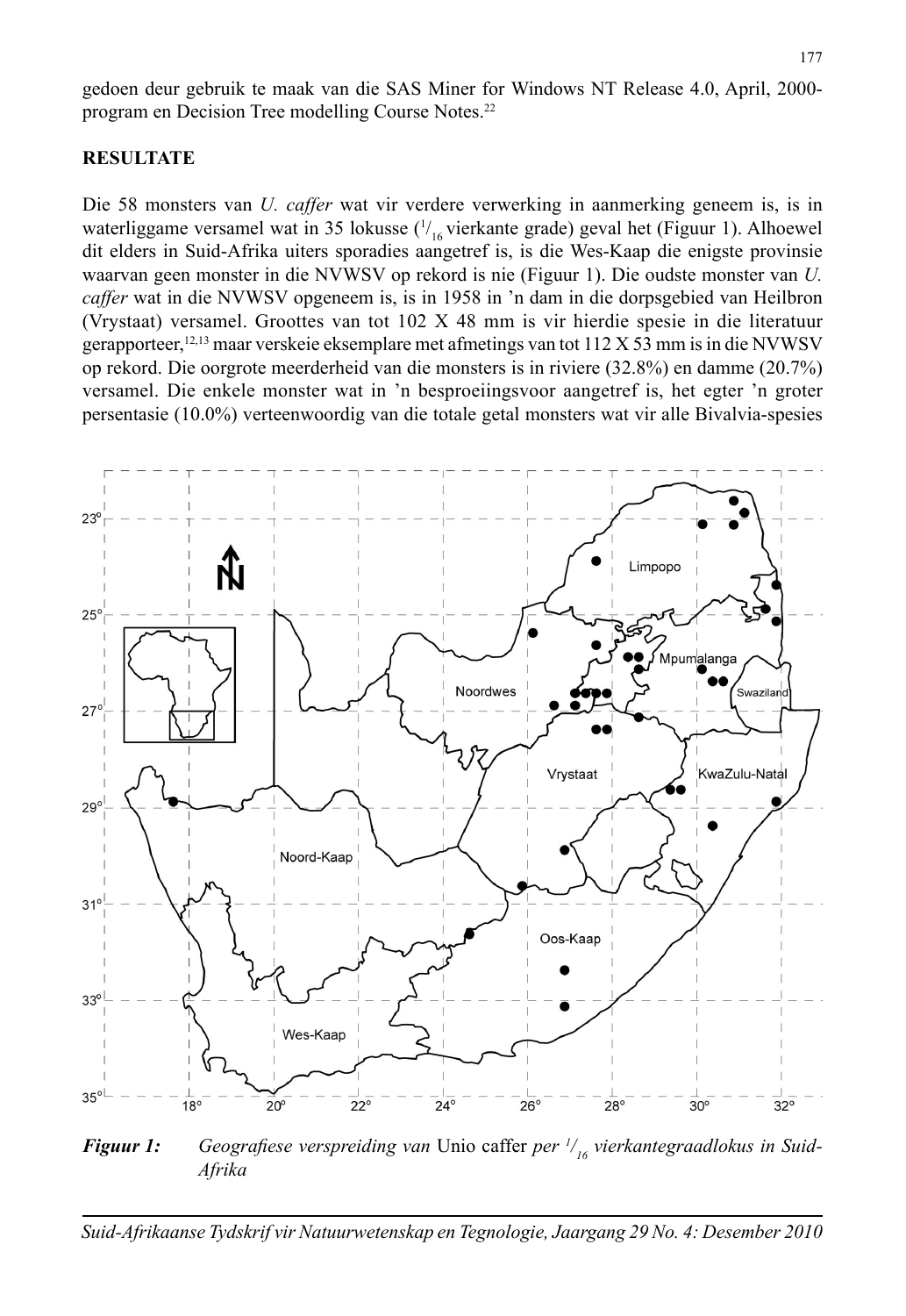in die databasis uit 'n spesifieke waterliggaamtipe gerapporteer is (Tabel 1). Die voorkomsfrekwensie in riviere en damme het nie betekenisvol van mekaar verskil nie maar albei hierdie waterliggame het in hierdie opsig slegs betekenisvol van dammetjies verskil ( $p < 0.05$ ). 'n Groot effekwaarde (*w* = 0.89) is vir waterliggaamtipes bereken (Tabel 2).

| <b>TABEL 1:</b> | Waterliggaamtipes waarin <i>Unio caffer</i> aangetref is soos tydens versameling |  |  |  |  |
|-----------------|----------------------------------------------------------------------------------|--|--|--|--|
|                 | opgeteken                                                                        |  |  |  |  |

| Waterliggaamtipes                      | A  | B       | C   | D        |
|----------------------------------------|----|---------|-----|----------|
| Besproeiingsvoor                       |    | 1.7%    | 10  | $10.0\%$ |
| Dam                                    | 12 | 20.7%   | 309 | $3.9\%$  |
| Dammetjie                              |    | $1.7\%$ | 319 | 0.3%     |
| Fontein                                |    | $1.7\%$ | 38  | 2.6%     |
| Rivier                                 | 19 | 32.8%   | 657 | 2.9%     |
| Spruit                                 | 9  | 15.5%   | 242 | 3.7%     |
| Effekgrootte: $w = 0.89$ (groot effek) |    |         |     |          |

*A: voorkomsfrekwensie in 'n spesifi eke waterliggaamtipe. B: % van die totale getal versamelings (58) wat vir hierdie spesie op rekord is. C: voorkomsfrekwensie van alle verteenwoordigers van*  die Bivalvia in 'n spesifieke waterliggaamtipe. D: voorkomspersentasie van hierdie spesie in die *totale getal versamelings in 'n spesifieke waterliggaamtipe.* 

| <b>TABEL 2:</b> | Watertoestande in die habitats van Unio caffer soos tydens versameling |  |  |  |  |  |
|-----------------|------------------------------------------------------------------------|--|--|--|--|--|
|                 | opgeteken                                                              |  |  |  |  |  |

|               | <b>Tipe</b>   |               |        | <b>Vloeisnelheid</b> |                |            | <b>Turbiditeit</b> | <b>Saliniteit</b> |               |
|---------------|---------------|---------------|--------|----------------------|----------------|------------|--------------------|-------------------|---------------|
|               | Standhoudend  | Seisoenaal    | Vinnig | Stadig               | <b>Staande</b> | Helder     | Modderig           | Vars              | <b>Brak</b>   |
| A             | 43            | $\mathcal{E}$ | 4      | 17                   | 24             | 30         | 15                 | 44                |               |
| B             | 74.1%         | $5.2\%$       | 6.9%   | 29.3%                | 41.4%          | 51.7%      | 25.9%              | 75.9%             | 1.7%          |
| $\mathcal{C}$ | 1927          | 199           | 246    | 834                  | 1 0 4 9        | 1824       | 264                | 1986              | 13            |
| D             | $2.2\%$       | 1.5%          | 1.6%   | $2.0\%$              | 2.3%           | $1.6\%$    | 5.7%               | $2.2\%$           | $7.7\%$       |
| Ε             | $w = 0.08$    |               |        | $w = 0.10$           |                | $w = 0.58$ |                    | $w = 0.02$        |               |
|               | (klein effek) |               |        | (klein effek)        |                |            | (groot effek)      |                   | (klein effek) |

A: voorkomsfrekwensie in 'n spesifieke watertoestand. B: % van die totale getal versamelings *(58) wat vir hierdie spesie op rekord is. C: voorkomsfrekwensie van alle verteenwoordigers van*  die Bivalvia in 'n spesifieke watertoestand. D: voorkomspersentasie van hierdie spesie in die totale getal versamelings in 'n spesifieke watertoestand. E: Effekgrootte bereken vir 'n bepaalde *watertoestand.*

*Suid-Afrikaanse Tydskrif vir Natuurwetenskap en Tegnologie, Jaargang 29 No. 4: Desember 2010*

#### 178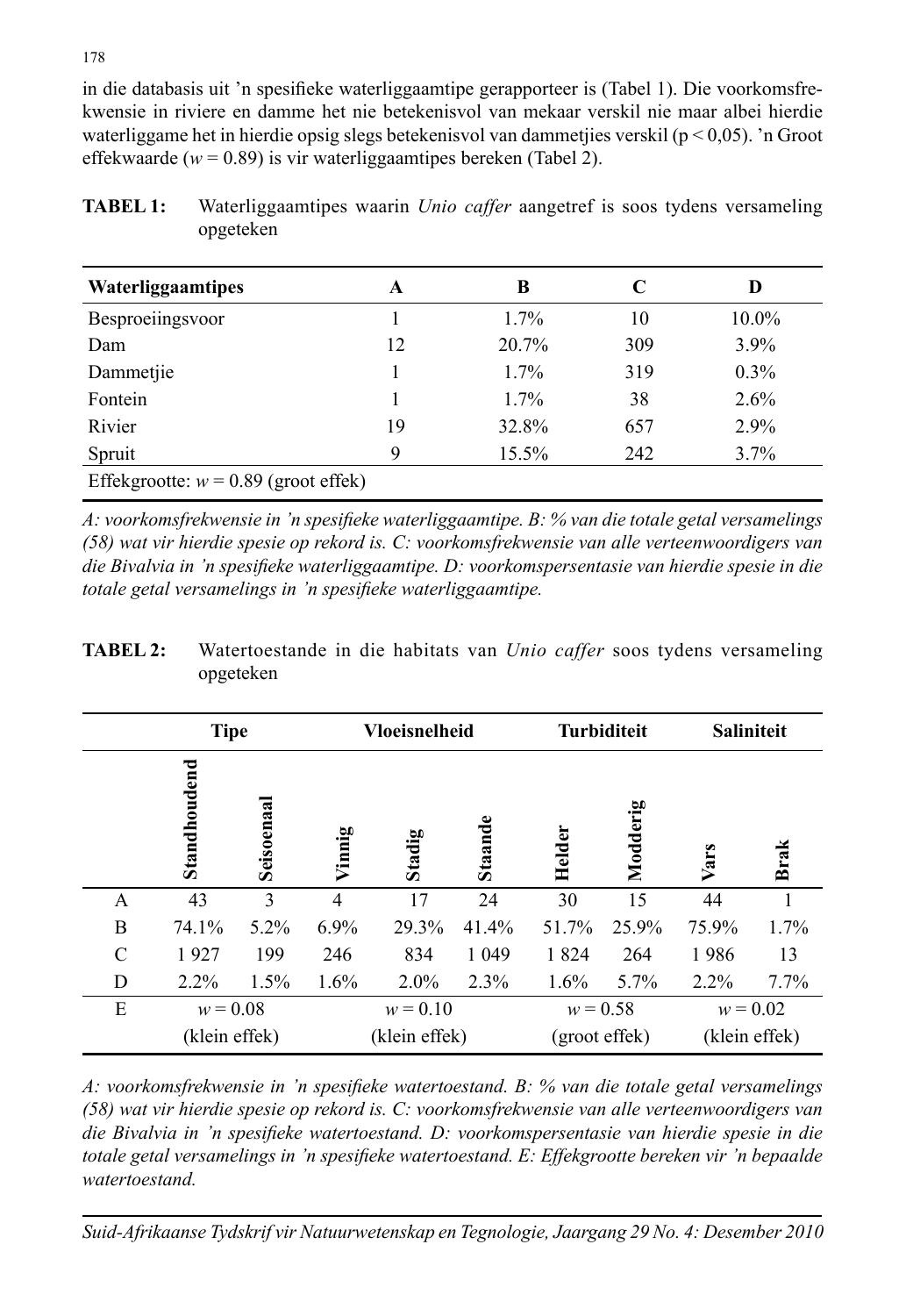Die meerderheid van die monsters is versamel in waterliggame waarvan die watertoestande as standhoudend, staande, helder en vars beskryf is (Tabel 2). 'n Betekenisvolle verskil ( $p < 0.05$ ) kon egter slegs in die voorkomsfrekwensie tussen waterbronne met helder en modderige water aangedui word. Van die vier parameters van watertoestande wat ondersoek is, het net turbiditeit 'n groot effekwaarde (*w* = 0.58) opgelewer (Tabel 2).

 Twee-en-twintig van die 58 monsters op rekord is gerapporteer uit waterbronne waarvan die substratum as oorwegend sanderig beskryf is (Tabel 3) en daar was 'n betekenisvolle verskil (p < 0.05) tussen die voorkomsfrekwensie in al drie substratumtipes wat vermeld is. 'n Groot effekwaarde (*w* = 0.88) is ook vir hierdie parameter bereken (Tabel 3).

 Betreffende temperatuur is die oorgrote meerderheid (77.6%) van monsters versamel in waterliggame waarvan die lokusse in die 16-20°C-interval geval het (Tabel 4). Die enkele monster wat in 'n waterliggaam wat in die 26-30°C-interval geval het, versamel is, het egter 'n hoër persentasie (7.1%) van die totale getal versamelings op rekord vir 'n spesifieke interval verteenwoordig (Tabel 4). Die voorkomsfrekwensie by die 16-20°C-interval het betekenisvol van al die ander intervalle behalwe die 26-30°-interval verskil (p < 0.05). 'n Groot effekwaarde is vir temperatuur bereken (Tabel 4).

 Verreweg die grootste getal monsters (69.0%) was afkomstig van waterliggame waarvan die lokusse in die 601-900 mm reënval-interval geval het (Tabel 4). Die twee monsters wat in die 0-300 mm-interval geval het, het egter die hoogste persentasie van die totale getal monsters op rekord vir 'n spesifieke interval verteenwoordig (Tabel 4). Die voorkomsfrekwensie by die verskillende reënval-intervalle het in geen geval betekenisvol van mekaar verskil nie (p > 0.05).

 Nege-en-dertig van die 58 monsters op rekord was afkomstig van waterbronne waarvan die lokusse in die 1 001-1 500 m hoogte bo seevlak-interval geval het (Tabel 4) en die

|               |          | <b>Substratumtipes</b>   |          |
|---------------|----------|--------------------------|----------|
|               | Modderig | <b>Klipperig</b>         | Sanderig |
| A             | 14       |                          | 22       |
| B             | $24.1\%$ | 12.1%                    | 37.9%    |
| $\mathcal{C}$ | 1 1 9 5  | 454                      | 466      |
| D             | $1.2\%$  | 1.5%                     | 4.7%     |
| E             |          | $w = 0.88$ (groot effek) |          |

**TABEL 3:** Substratumtipes in the habitats

versameling opgeteken

van *Unio caffer* soos tydens

| A: voorkomsfrekwensie op 'n spesifieke sub-         |
|-----------------------------------------------------|
| stratumtipe. B: % van die totale getal versamelings |
| $(58)$ wat vir hierdie spesie op rekord is. $C$ :   |
| voorkomsfrekwensie van alle verteenwoordigers       |
| van die Bivalvia op 'n spesifieke substratumtipe.   |
| D: voorkoms-persentasie van hierdie spesie in       |
| die totale getal versamelings op 'n spesifieke      |
| substratumtipe. E: effekgrootte bereken vir         |
| substratumtipes.                                    |

voorkomsfrekwensie by hierdie interval het nie betekenisvol van dit by die 501-1 000 m-interval verskil nie. 'n Groot effekwaarde is vir hierdie parameter bereken (Tabel 4).

 Die temperatuur-indeks wat vir *U. caffer* bereken is, het betekenisvol (*d* > 0.5) van nege van die ander 11 Bivalvia-spesies verskil en dit in die vyfde plek in rangorde geplaas op grond van hierdie spesie se assosiasie met lae klimatologiese temperature (Tabel 5).

 Die multi-variansieanalise in die vorm van 'n besluitnemingsboom het temperatuur, substratum en waterliggame in rangorde van belangrikheid geselekteer as die parameters wat 'n betekenisvolle invloed gehad het op die daarstelling van die gedokumenteerde geografiese verspreiding van *U. caffer* soos weerspieël deur die data in die databasis van die NVWSV (Figuur 2). Daarbenewens toon hierdie figuur byvoorbeeld ook dat *U*. *caffer* 3.5% verteenwoordig het van alle Bivalvia-spesies in die databasis wat in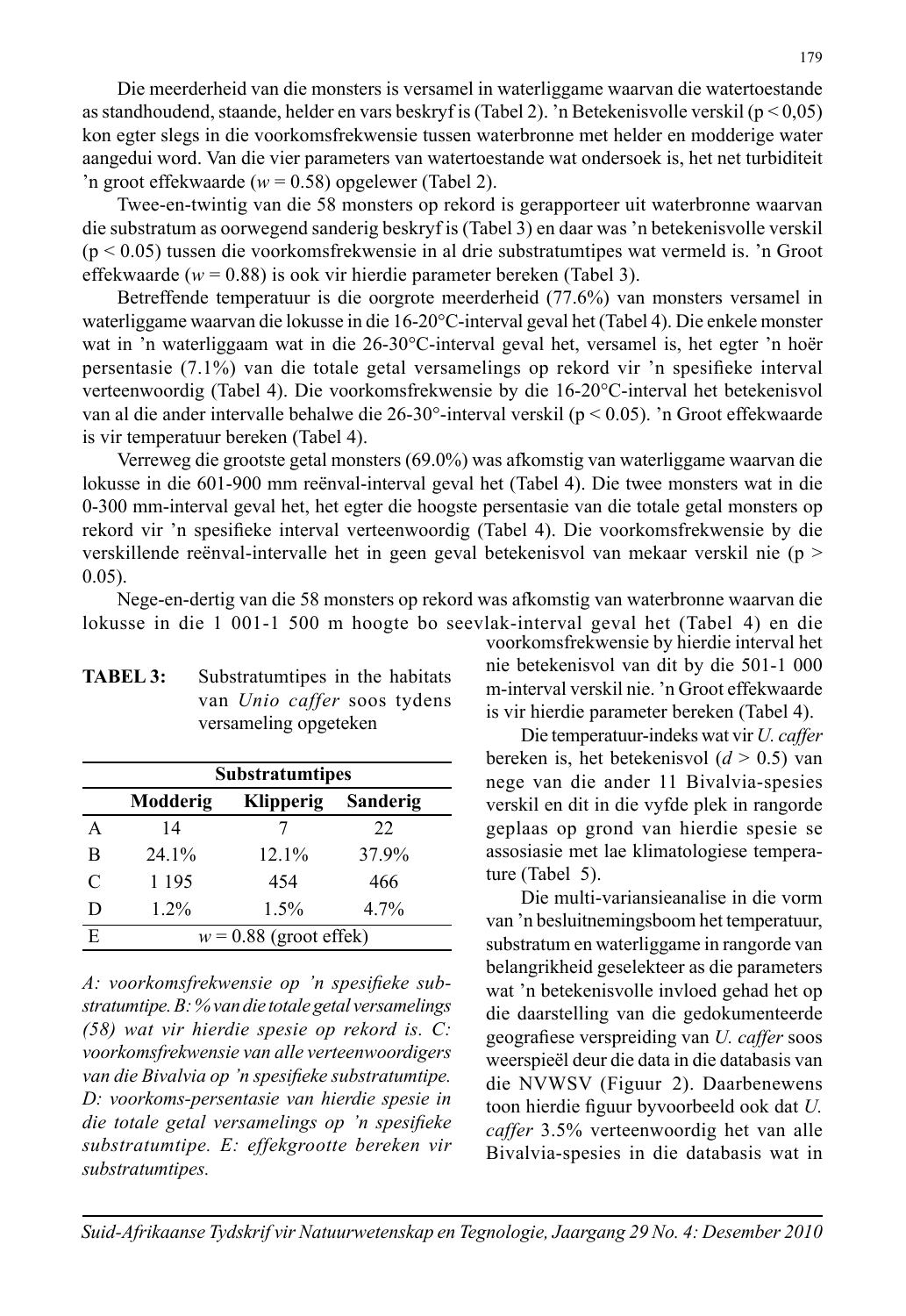lokusse versamel is wat in die 16-20°Cinterval geval het en dat die 21 eksemplare wat van waterliggame met 'n oorwegend sanderige substratum afkomstig was op hulle beurt 8.9% verteenwoordig het van die totale getal Bivalviaspesies wat by hierdie temperatuurinterval in waterliggame met 'n sanderige substraat aangetref is. Figuur 2 toon ook dat 19 van die 21 eksemplare wat op 'n sanderige substratum aangetref is van damme en riviere afkomstig was.

# **BESPREKING**

Alhoewel *Unio caffer* reeds in 1848 vanuit Suid-Afrika beskryf is,<sup>23</sup> is noemenswaardige vindplekke daarna eers in 1936 vir hierdie land gerapporteer.<sup>24</sup> Drie jaar later vermeld Connolly<sup>25</sup> dat hierdie spesie wydverspreid in Suid-Afrika voorkom en verstrek 'n lys van lokaliteite, onder andere in die voormalige Natal, Zululand, Oranje Vrystaat, Kaapprovinsie, Namakwaland, Griekwaland-Wes en Betsjoeanaland om hierdie bevinding te staaf. Hierdie aansprake is in 1988, verskeie dekades later, ondersteun deur die bevinding van Mandahl-Barth<sup>13</sup> dat *U*. *caffer* wydverspreid in suidelike Afrika vanaf Zimbabwe tot by die voormalige Kaapprovinsie voorkom. Die wye verspreiding van *U. caffer* in suidelike Afrika word ook in 'n meer onlangse bydrae in 2002 deur Appleton<sup>12</sup> vermeld. Dit is reeds vroeër genoem dat geen rekord van hierdie spesie uit die Wes-Kaap in die databasis van die NVWSV bestaan nie, ten spyte van die feit dat daar wel opnames in die gebied gedoen is wat die voorkoms van verskeie ander spesies van varswater Mollusca op rekord geplaas het.1,4,26,27,28 Brown14 vestig egter die aandag daarop dat die diversiteit van die varswater Mollusca in die betrokke gebied inderdaad oor die algemeen laer

| $w = 0.47$ (groot effek, | $w = 0.14$ (klein effek) | $w=0.5$<br>5 (groot effek                                                                                                                                                                                                                                                            |
|--------------------------|--------------------------|--------------------------------------------------------------------------------------------------------------------------------------------------------------------------------------------------------------------------------------------------------------------------------------|
|                          |                          | A: voorkomsfrekwensie in 'n lokaliteit wat in 'n spesifieke interval val. B: % van die totale getal versamelings (58) wat vir hierdie spesie                                                                                                                                         |
|                          |                          | op rekord is. C. voorkomsfrekwensie van alle verteenwoordigers van die Bivalvia in 'n lokaliteit wat in 'n spesifieke interval val. D.<br>voorkomspersentasie van hierdie spesie in die totale getal versamelings in 'n spesifieke interval. E: effekgrootte bereken vir 'n bepaalde |

*faktor.*

D 1.0% 3.8% 1.1% 1.6% 2.1% 2.1% 2.1% 2.1% 1.4% 1.7% 1.7% C 593 1 285 1 285 1 285 1 285 1 285 1 285 105 105 105 105 105 105 106 107 108 108 109 101 101 101 10 B 10.3% 77.6% 10.3% 1.7% 3.4% 27.6% 69.0% 12.1% 6.9% 67.2% 13.8 A 6 45 6 1 2 16 40 7 4 39 8

|                         |                                                                    | TABEL 4:                                                                                         |
|-------------------------|--------------------------------------------------------------------|--------------------------------------------------------------------------------------------------|
| Temperaturintervalle °C | en reënval, asook die gemiddelde hoogtes bo seevlak in Suid-Afrika | Voorkomsfrekwensie van die 58 versamelpunte van Unio caffer in geselekteerde intervalle van gemi |
| Neenval-intervalle (mm) |                                                                    |                                                                                                  |
| Hoogte bo seev          |                                                                    |                                                                                                  |

 $006 - 109$ 

 $-500$ 

 $1501 - 2000$ 

 $69.0\%$  $65$ 

 $6.99$  $\tilde{5}$  $\mathcal{S}^{\mathfrak{a}}$ 

 $67.29$ 

489

 $4.2\%$ 

 $\sharp$ 

 $301 - 600$ 

 $\overline{10}$ 

 $\overline{16}$ 

20

 $21 -$ 

 $26 - 30$ 

 $0 - 300$ 

 $7.69$ 

 $5^{\circ}$ 

 $9/69$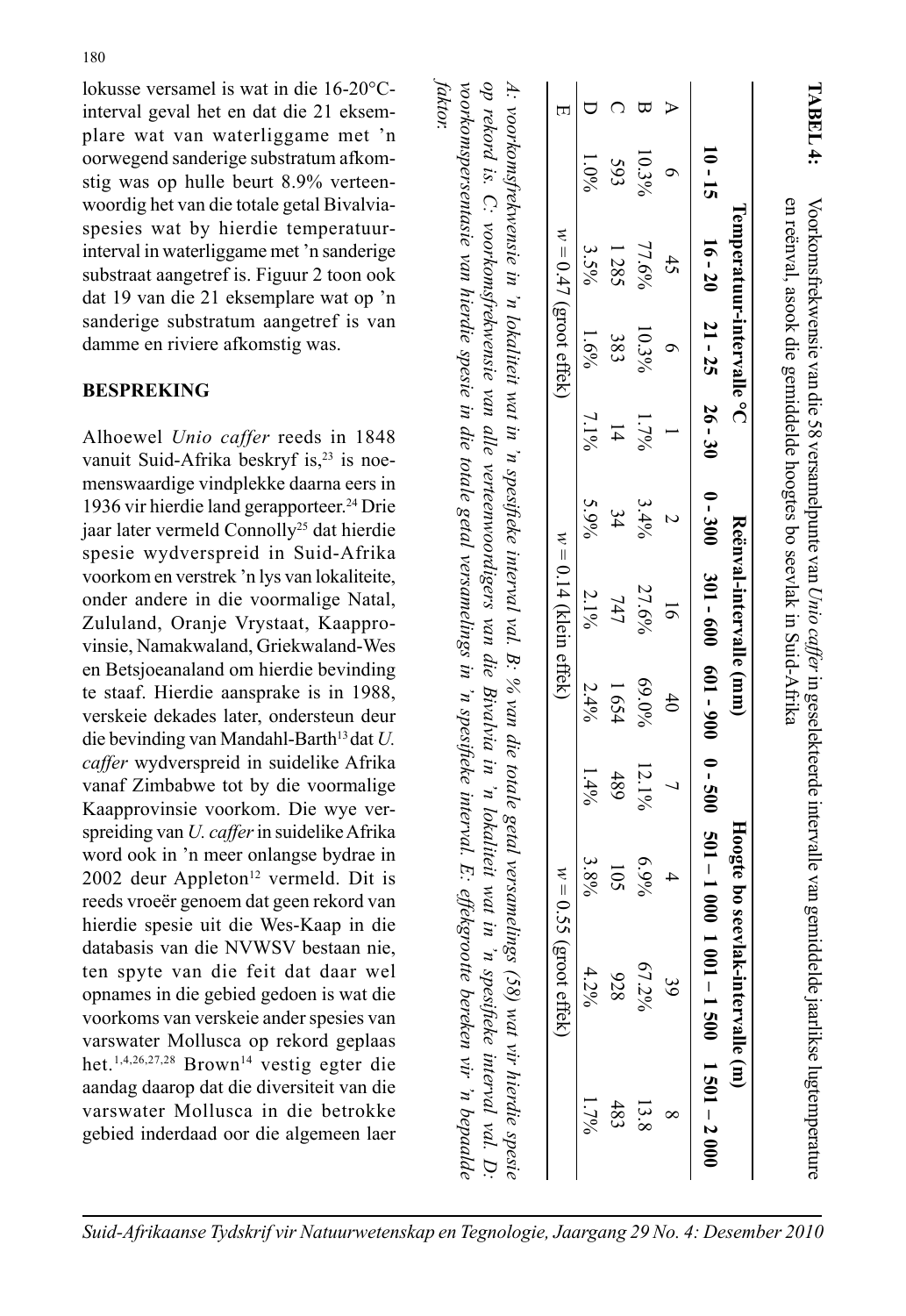| Mollusca                                  | monsters<br>Getal | $0 - 10^{\circ}$ C | $11 - 15^{\circ}$ C | $16 - 20^{\circ}$ C | $21 - 25^{\circ}$ C | $26 - 30^{\circ}$ C | 'Indeks | $\mathbb{R}$ | <b>XA</b> *** | $\text{groote}(\boldsymbol{d})$<br><b>Effek</b> |
|-------------------------------------------|-------------------|--------------------|---------------------|---------------------|---------------------|---------------------|---------|--------------|---------------|-------------------------------------------------|
| Pisidium viridarium                       | 639               | $\overline{201}$   | 271                 | $\overline{64}$     | 3                   |                     | 1.947   | 0.764        | 39.22         | $-2.342$                                        |
| Pisidium casertanum                       | 5                 |                    | $\mathcal{L}$       | 3                   |                     |                     | 2.600   | 0.548        | 21.07         | $-0.924$                                        |
| Pisidium langleyanum                      | 632               | 18                 | 173                 | 435                 | ∘                   |                     | 2.676   | 0.544        | 20.33         | $-0.759$                                        |
| Pisidium costulosum                       | 428               |                    | 139                 | 284                 | 4                   |                     | 2.680   | 0.492        | 18.34         | $-0.751$                                        |
|                                           | 58                |                    | $\circ$             | 45                  | ७                   |                     | 3.026   | 0.461        | 15.24         | 0.000                                           |
| Unio caffer<br>Pisidium ovampicum         | $\overline{ }$    |                    |                     | 5                   | $\mathbf{C}$        |                     | 3.167   | 0.408        | 12.89         | 0.305                                           |
| Sphaerium capense<br>Corbicula fluminalis | $\sigma$          |                    |                     | $\overline{17}$     | $\overline{ }$      |                     | 3.240   | 0.523        | 16.14         | 0.464                                           |
|                                           |                   |                    |                     |                     |                     |                     |         |              |               |                                                 |
| africana                                  | 90                |                    |                     | 291                 | 54                  | 4                   | 3.267   | 0.437        | 13.38         | 0.524                                           |
| Pisidium pirothi                          | 39                |                    |                     | 4                   | 35                  |                     | 3.826   | 0.388        | 10.13         | 1.736                                           |
| Chambardia wahlbergi                      | 43                |                    |                     | $\overline{10}$     | 32                  |                     | 3.932   | 0.398        | 10.11         | 1.965                                           |
| Eupera ferruginea                         | $\mathcal{S}$     |                    |                     | $\circ$             | 157                 | ७                   | 4.000   | 0.267        | 6.68          | 2.113                                           |
| Chambardia petersi                        | $\overline{4}$    |                    |                     |                     | 37                  | $\mathbf{\sim}$     | 4.000   | 0.272        | 6.80          | 2.113                                           |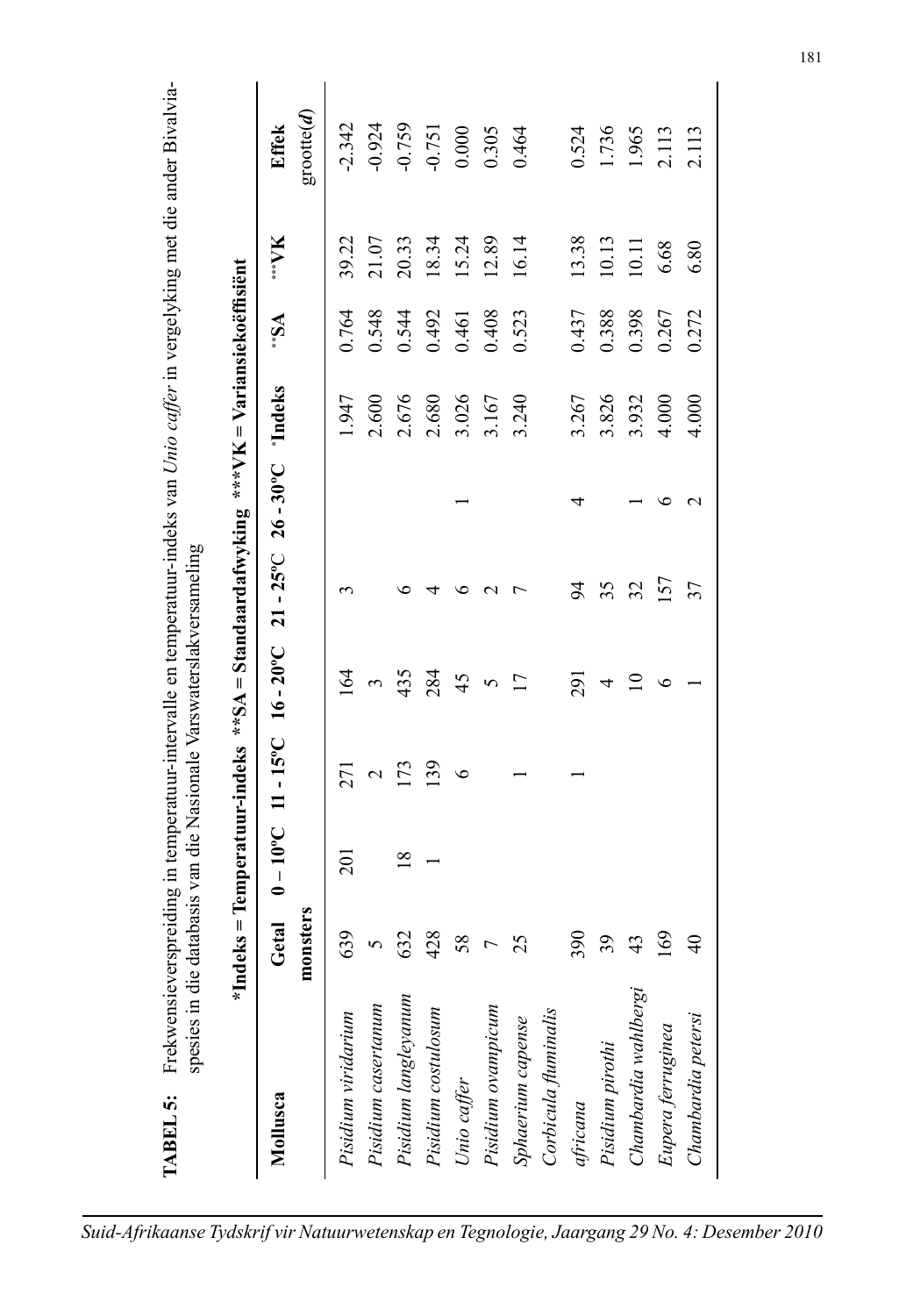

as elders in sommige dele van Suid-Afrika is en skryf dit hoofsaaklik aan 'n gebrek aan geskikte habitats toe.

 Soos reeds vermeld, is data met betrekking tot die huidige bewaringstatus en spesiediversiteit van die varswater Mollusca uiters beperk omdat die omvattende opnames wat voorheen op 'n min of meer gereelde basis deur staats- en semi-staatsinstansies uitgevoer is, reeds in die tagtigerjare van die vorige eeu uitgefaseer is en die meerderheid van positiewe lokaliteite sedertdien nie weer gemonster is nie. Opnames wat egter intussen in drie van die habitats waarin voorheen eksemplare van *U. caffer* aangetref is, gemaak is, het egter negatiewe resultate opgelewer. So byvoorbeeld het Oberholzer en Van Eeden<sup>29</sup> vyf verskillende lokaliteite vir hierdie spesie in die noordelike deel van die Nasionale Krugerwildtuin (NKW) gerapporteer. Tydens 'n omvattende opname deur die outeurs in 1995 kon egter geen eksemplare van hierdie spesie in die noordelike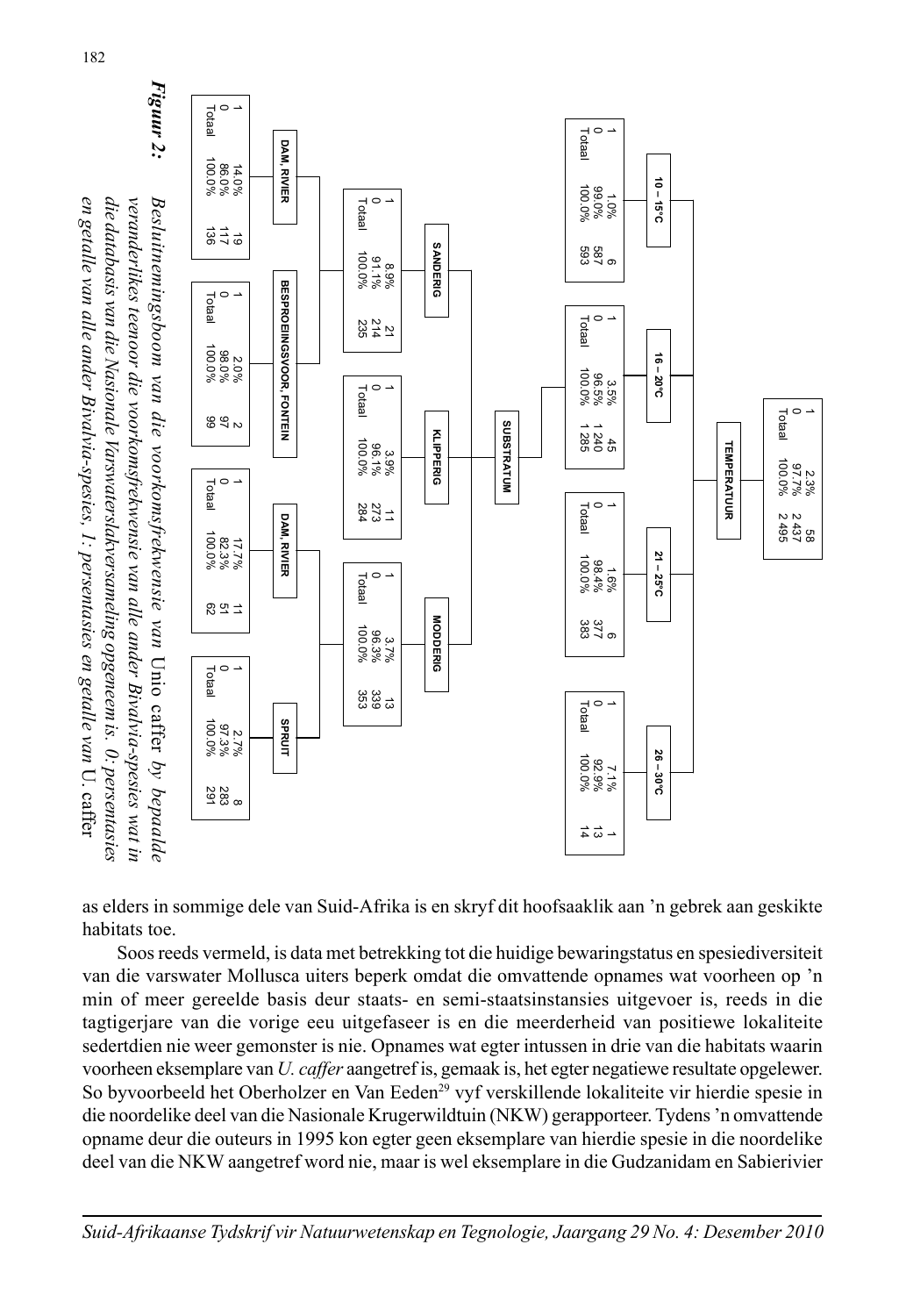wat verder suid geleë is, aangetref.<sup>30</sup> Herbesoeke aan dieselfde waterbronne deur die outeurs in 200131 en 200632 het geen eksemplare van *U. caffer* opgelewer nie. Tydens verskeie onlangse besoeke aan die spesifieke habitat in die Mooirivier in die dorpsgebied van Potchefstroom (Noordwes) waaruit De Kock en Van Eeden33 relatief groot getalle van *U. caffer* gerapporteer het, kon ook geen eksemplare van hierdie spesie gevind word nie. Ter ondersteuning van die bogenoemde waarnemings vermeld Appleton<sup>12</sup> dat die omvang van die verspreiding van hierdie spesie in die suid-westelike Kaap afgeneem het in onlangse jare. Soos egter reeds in die inleiding vermeld, word die bewaringstatus van *U*. *caffer* as gering gelys in die Rooidata-lys van Suider Afrikaanse varswater Mollusca wat in 2009 hersien is, en word die besorgdheid oor die bewaringstatus van *U*. *caffer* gevolglik as gering aangedui.17 Die karige data tot ons beskikking suggereer nogtans, na ons mening, dat die voortbestaan van hierdie spesie, net soos dié van verwante spesies elders in die wêreld, in die weegskaal mag wees.<sup>8,11</sup>

 Alhoewel spekulatief, word verskeie redes aangevoer om die skynbaar wêreldwye afname in beide bevolkingsgrootte en verspreidingsgebiede van die Unionoida te verklaar. Elders in die wêreld het indringerspesies, drooglegging van vleilande, kanalisering en besoedeling, maar veral die aanbou van damme wat die vloei van riviere belemmer het, 'n groot rol in hierdie verband gespeel.8 Die resultate van die huidige ondersoek het egter getoon dat damme, naas riviere, die tweede meeste rekords van *U. caffer* opgelewer het en derhalwe ook 'n geskikte waterliggaam vir bevolking deur hierdie spesie moet wees. Die unieke lewensgeskiedenis van die Unionoida sou egter as een van die belangrike redes aangevoer kon word om die waargenome verdwyning van bevolkings van *U. caffer*, soos hierbo vermeld, te verklaar. Die Unionoida is naamlik afhanklik van 'n visgasheer, nie net om suksesvol te kan voortplant nie, maar ook om spreiding te kan bewerkstellig, omstandighede wat hul uiters kwesbaar vir omgewingsveranderinge maak. Die larwale stadium van *U. caffer,* bekend as 'n glochidium, is 'n verpligte ektoparasiet op varswatervisspesies waaraan dit vasgeheg bly vir 'n periode wat kan duur vanaf 'n week tot verskeie maande voordat dit na die bodem afval om vrylewende mossels te word.12 Die voltooiing van die lewensgeskiedenis van 'n varswatermossel berus dus geheel en al op die teenwoordigheid van vislewe en die vermoë van die glochidiums om suksesvol aan die gasheervis vas te heg.<sup>34</sup> Dit impliseer dat bevolkings sal verdwyn as gasheervisse nie langer beskikbaar sou wees nie. Gevolglik sou 'n waterliggaam noodwendig vir beide mossel en gasheervis geskik moes wees om voortbestaan van die mosselbevolking te verseker.

 Die effekgroottes wat vir die omgewingsparameters in die huidige ondersoek ontleed is, toon dat waterliggame, substratums, temperatuur, hoogte bo seevlak en turbiditeit 'n belangrike rol gespeel het in die daarstelling van die geografiese verspreiding van *U. caffer* soos weerspieël deur die data in die databasis van die NVWSV. Hierdie resultate is ook bevestig deur die resultate van die multi-variansie-analise wat in Figuur 2 uitgebeeld word. Die mening van Brown14 dat *U. caffer* tot die koeler dele van suidelike Afrika beperk is, word weerspreek deur die geografiese verspreiding wat in Figuur 1 uitgebeeld is, want monsters van hierdie spesie is ook vanuit die warmer streke van Suid-Afrika in die databasis van die NVWSV op rekord geplaas. Die temperatuur-indeks wat vir hierdie spesie bereken is, plaas dit egter vyfde in rangorde van alle Bivalvia-spesies in die databasis wat toon dat net sommige van die *Pisidium*-spesies nouer met laer omgewingstemperature geassosieer is (Tabel 5). Hierdie bevinding dui daarop dat *U. caffer*  moontlik wel meer sensitief sou kon wees vir omgewingsveranderinge wat met globale verwarming verband hou. Daarbenewens maak die afhanklikheid van eksemplare van *U. caffer* van gasheervisspesies vir hul voortbestaan hul besonder kwesbaar vir moontlike degradering van die waterliggame wat met antropogeniese aktiwiteite verband hou. Soos reeds genoem, is die meerderheid monsters van *U. caffer* versamel in damme en riviere, twee tipes waterliggame wat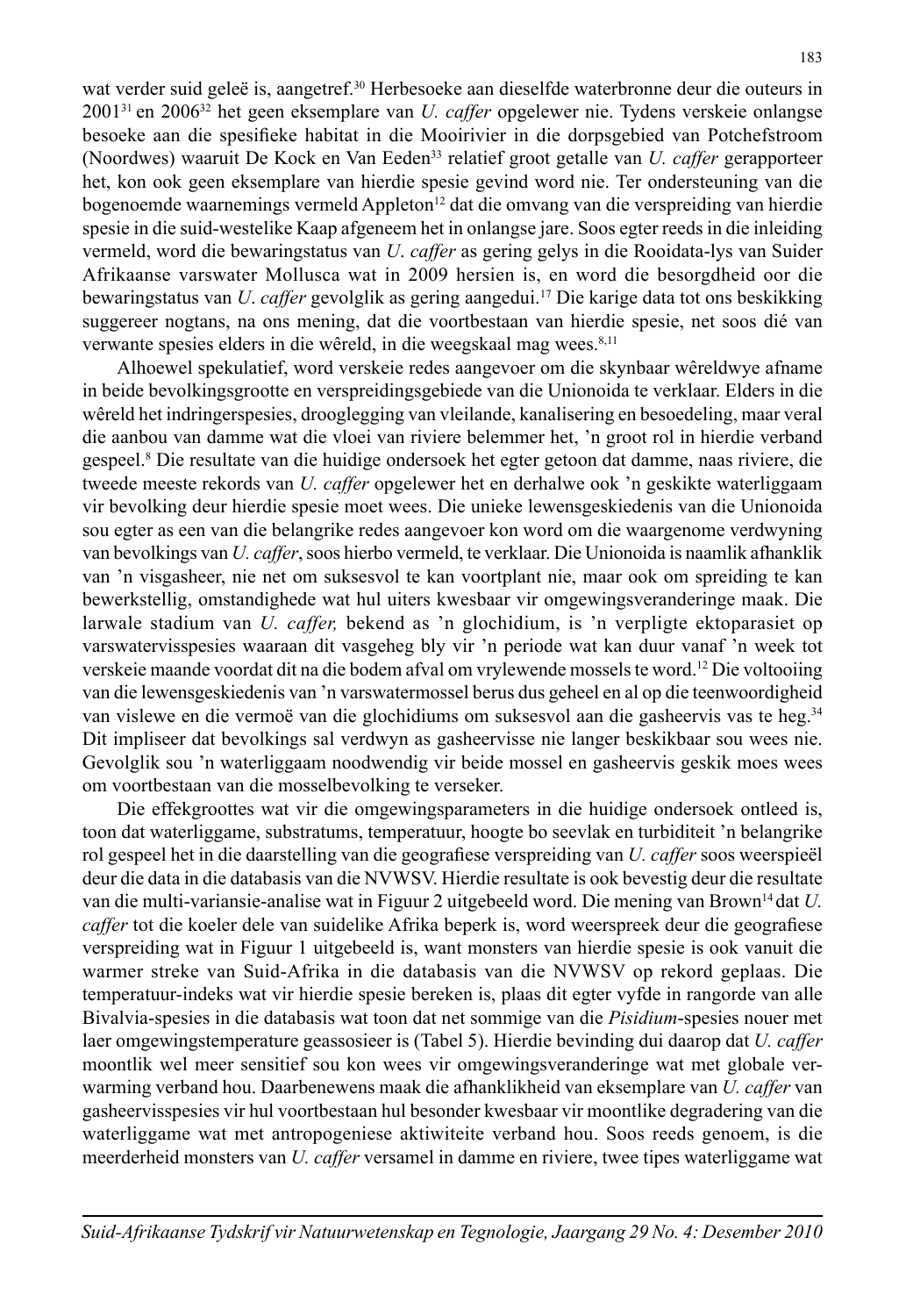juis onder druk van oorbenutting en verskeie vorme van besoedeling verkeer. Om die huidige bewaringstatus en spesiediversiteit van die varswater Mollusca van Suid-Afrika sinvol te kan evalueer, word aanbeveel dat daadwerklike pogings aangewend behoort te word om opnames van geselekteerde gebiede aan die hand van bestaande rekords in die databasis van die NVWSV te beplan en van stapel te stuur. 'n Vergelyking van die resultate van sulke opnames met die bestaande rekords in die databasis van die NVWSV behoort lig te kan werp op die huidige situasie ten opsigte van die bewaringstatus, spesiediversiteit en omvang van verspreiding van die varswater Mollusca van Suid-Afrika.

# **BEDANKINGS**

Ons opregte dank en waardering word hiermee betuig aan prof. H.S. Steyn van die Statistiese Konsultasiediens en prof. D.A. de Waal van die Sentrum vir Bedryfswiskunde en Informatika van die Noordwes-Universiteit, Potchefstroomkampus vir hulp met die prosessering en statistiese verwerking van die data. Die finansiële steun en beskikbaarstelling van infrastruktuur deur die Noordwes-Universiteit, Potchefstroomkampus word ook met dank erken.

# **BIBLIOGRAFIE**

- 1. De Kock, K.N., Wolmarans, C.T., Bornman, M. & Maree, D.C. (2002). Verspreiding en habitats van *Bulinus tropicus*, tussengasheerslak van die peervormige bot, *Calicophoron microbothrium*, in Suid-Afrika. *S.Afr. Tydskr. Natuurwet. Teg.*, 21: 114-120.
- 2. De Kock, K.N. & Wolmarans, C.T. (2004). Verspreiding en habitats van *Gyraulus connollyi*, slaktussengasheer van ingewandsbotte van die familie Echinostomatidae, in Suid-Afrika. *S.Afr. Tydskr. Natuurwet. Teg.*, 23: 79-86.
- 3. De Kock, K.N. & Wolmarans, C.T. (2006). Verspreiding en habitats van *Gyraulus costulatus*, potensiële slaktussengasheer van ingewandsbotte van die familie Echinostomatidae in Suid-Afrika. *S.Afr. Tydskr. Natuurwet. Teg.*, 25: 19-32.
- 4. De Kock, K.N. & Wolmarans, C.T. (2007). Verspreiding en habitats van *Ceratophallus natalensis*  (Mollusca: Planorbinae) in Suid-Afrika. *S.Afr. Tydskr. Natuurwet. Teg.*, 26: 109-120.
- 5. De Kock, K.N. & Wolmarans, C.T. (2008). Verspreiding en habitats van *Pisidium viridarium* Kuiper, 1956 (Bivalvia: Sphaeriidae) soos weerspieël deur die rekords van die Nasionale Varswaterslakversameling van Suid-Afrika. *S.Afr. Tydskr. Natuurwet. Teg.*, 27: 183-195.
- 6. De Kock, K.N. & Wolmarans, C.T. (2009). Verspreiding van *Burnupia capensis* (Walker, 1912) en *Burnupia stenochorias* (Melvill & Ponsonby, 1903) (Gastropoda: Ancylidae) in Suid-Afrika. *S.Afr. Tydskr. Natuurwet. Teg.*, 28: 220-235.
- 7. Graf, D.L. & Cummings, K.S. (2007). Review of the systematics and global diversity of freshwater mussel species (Bivalvia: Unionoida), *J. Moll. Stud.,* 73: 291-314.
- 8. Lydeard, C., Cowie, R.H., Ponder, W.F., Bogan, A.E., Bouchet, P., Clark, S.A., Cummings, K.S., Frest, T.J., Gargominy, O., Herbert, D.G., Hershler, R., Perez, K.E., Roth, B., Seddon, M., Strong, E.E. & Thompson, F.G. (2004). The global decline of nonmarine Mollusks, *BioScience*, 54: 321-330.
- 9. Baker, P. (1993). Resource management: a shell exporter's perspective. In Cummings, K.S., Buchanan, A.C., Koch, L.M. (eds). *Conservation and management of freshwater mussels.* Rock Island: Upper Mississippi River Conservation Committee, pp. 69-71.
- 10. Lydeard, C. & Mayden, R.L. (1995). A diverse and endangered aquatic ecosystem of the southeast United States, *Conserv. Biol.,* 9: 800-805.
- 11. Vaughn, C.C. & Hakenkamp, C.C. (2001). The functional role of burrowing bivalves in freshwater ecosystems, *Freshwater Biol.,* 46: 1431-1446.
- 12. Appleton, C.C. (2002). Mollusca. In De Moor, I.J., Day, J.A. (eds). *Guides to the Freshwater Invertebrates of Southern Africa, Arachnida & Mollusca, Araneae, Water Mites & Mollusca*. WRC Report No 182/02. Pretoria: Water Research Commission, pp. 42-125.